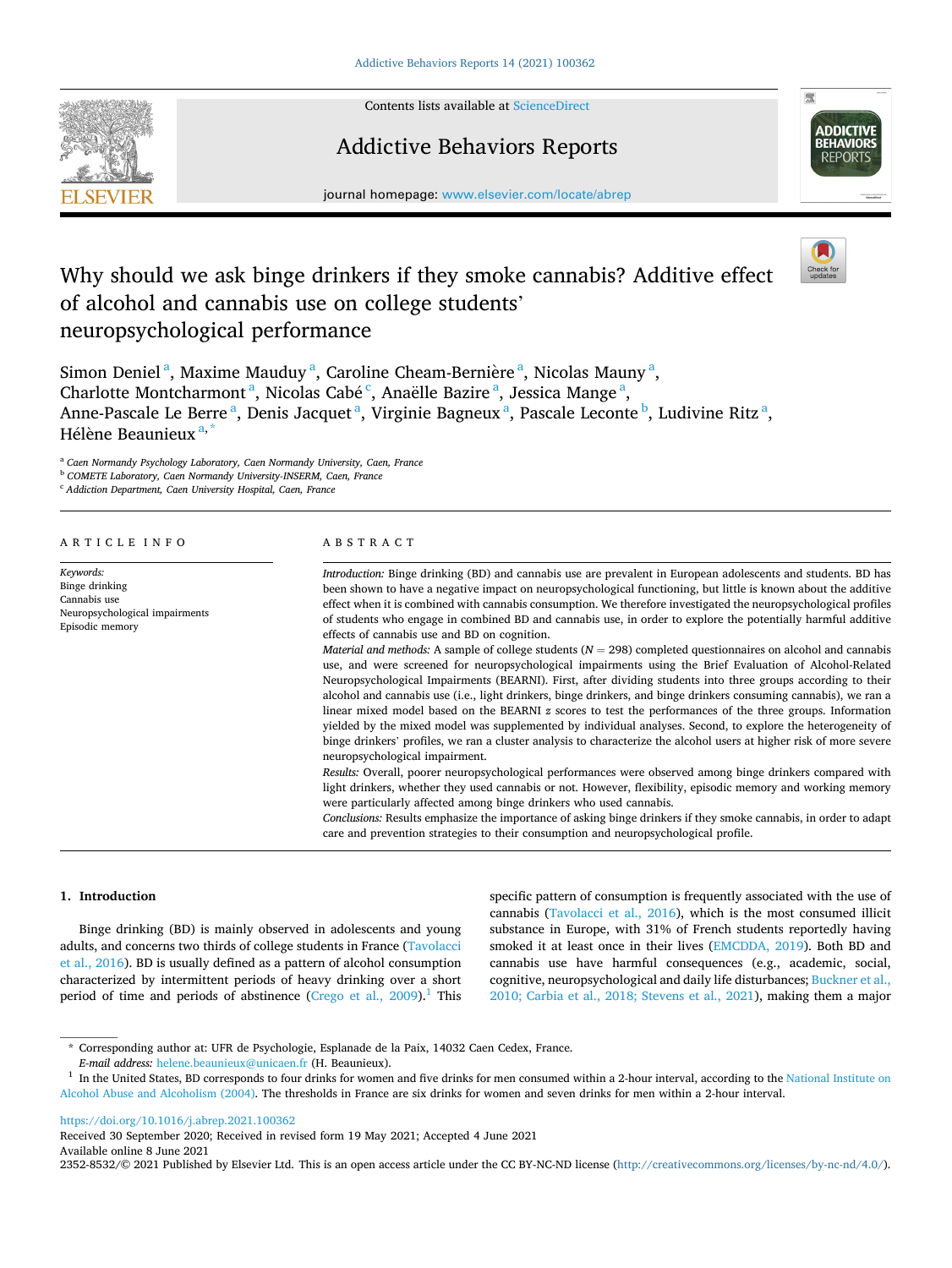public health issue. The focus must therefore be on BD and its association with cannabis use.

The neuropsychological impairments induced by BD have been extensively documented in the scientific literature [\(Amrani et al., 2013;](#page-7-0)  [Lees et al., 2019; Salas-Gomez et al., 2016\)](#page-7-0). This problematic drinking pattern can lead to brain atrophy in the prefrontal, temporal and parietal cortices, as well as in the hippocampus, inducing executive and memory disorders (see [Carbia et al., 2018,](#page-7-0) for a review). BD mainly impairs executive functions, with increased impulsivity and a lack of cognitive control related to frontal dysfunction (Gil-Hernandez & [Garcia-Moreno,](#page-7-0)  [2016; Parada et al., 2012\)](#page-7-0). Memory impairments have also been reported [\(Vinader-Caerols et al., 2017\)](#page-8-0), but less consistently than executive disorders. Memory deficits affect the visual and verbal dimensions of both episodic ([Mota et al., 2013](#page-7-0)) and working memory ([Carbia et al.,](#page-7-0)  [2017; Scaife](#page-7-0) & Duka, 2009). Chronic cannabis consumption can also lead to brain damage, especially in hippocampal [\(Yücel et al., 2016\)](#page-8-0) and prefrontal regions [\(Shollenbarger et al., 2015](#page-7-0)), resulting in episodic memory impairment [\(Broyd et al., 2016; Petker et al., 2019; Wade et al.,](#page-7-0)  [2020\)](#page-7-0) and executive deficits [\(Churchwell et al., 2010\)](#page-7-0). According to these studies, using cannabis in addition to BD leads to potentially more severe cognitive consequences.

To sum up, the aforementioned studies describe common memory and executive impairments among BD and cannabis consumers. Although the cognitive deficits seem to be similar in nature, they appear to differ in severity, depending on which substance is used. Memory impairments are reported more than executive deficits in chronic cannabis users ([Solowij et al., 2011](#page-7-0)), with the opposite pattern for BD ([Carbia et al., 2018\)](#page-7-0). Their combined use could therefore lead to memory and executive dysfunctions of the same severity, owing to an additive effect. Despite the frequency of alcohol and cannabis use among students, few studies have explored the additive effect of BD and cannabis use on neuropsychological deficits. To our knowledge, only two studies have so far been conducted among adolescents and young adults [\(Jacobus et al., 2015; Winward et al., 2014\)](#page-7-0), and none with a sample made up solely of college students. Compared with young adults with a history of light and controlled substance use, poorer executive functioning and verbal episodic memory abilities have been observed in young BD and cannabis co-users. In [Winward et al. \(2014\)](#page-8-0)'s study, BD and cannabis co-use was associated with the executive and episodic memory impairments found in single-substance users (BD or cannabis), but co-users also had specific working memory impairments that are not observed in single users. Overall, these two studies suggest that the consumption of both substances has an additive effect on neuropsychological deficits, and encourage further research to examine co-use in college students and identify the characteristics of those who exhibit the poorest neuropsychological performances. This knowledge is essential for designing appropriate prevention measures.

Thus, for the first time in college students, the present study aimed to (1) improve understanding of the additive effect of BD and cannabis use on neuropsychological functioning, and (2) describe the profiles of student users who are at the greatest risk of neuropsychological deficits. Based on the literature, we first expected to observe executive and episodic memory deficits in college students who engage in BD, whether they smoked cannabis or not. Second, we expected to observe an additive effect of BD and cannabis use in students, resulting in more severe memory and executive function impairments than in BD students who did not consume cannabis. Finally, we expected to find a gradient of severity of neuropsychological impairments among BD students, with those who consumed cannabis performing more poorly.

# **2. Material and methods**

# *2.1. Procedure and participants*

The present study was part of a larger research program exploring substance use among young adults which is still in progress (Alcohol and Drugs at Caen University, ADUC). Participants were 298 volunteer students in their first to fifth year of study at the University of Caen Normandy (see [Fig. 1](#page-2-0) for inclusion process). They were recruited up to the end of 2020 through an e-mail invitation, and came to the laboratory to fill in the questionnaires and undergo individual neuropsychological testing. All participants were aged 18–36 years, were native French speakers and did not have any medical history (i.e., no neurological, psychiatric, endocrine or infectious disease) that might have an impact on their cognitive functioning. Current anxiety and depression were assessed with the State-Trait Anxiety Inventory (STAI; Bergeron et al., [1976\)](#page-7-0) and the Beck Depression Inventory (BDI; [Beck et al., 1961](#page-7-0)). Tobacco dependence was assessed with the Fagerström Test for Nicotine Dependence ([Svicher et al., 2018\)](#page-7-0), and participants were asked to abstain for at least 12 h before undergoing the cognitive tests. They were split into three groups based on their consumption profiles: light drinkers (LD), binge drinkers (BD), and binge drinkers consuming cannabis (BDC; see Measures section for the procedure and a description of these groups).

# *2.2. Ethics*

The data were gathered between 2017 and 2020. All participants were informed about the study, which was approved by the French Data Protection Authority (CNIL; no. u24-20171109-01R1), prior to their inclusion in the study and then provided their written informed consent.<sup>2</sup>

#### *2.3. Measures*

#### *2.3.1. Sociodemographic variables*

Age, sex, and native language were recorded. Participants differed on sex: there were more men in the BDC group than in either the LD or BD group (see [Table 1](#page-3-0)).

#### *2.3.2. Alcohol- and cannabis-related variables*

Alcohol use was assessed with the French version of the *Alcohol Use Disorders Identification Test* (AUDIT; [Gache et al., 2005\)](#page-7-0). The AUDIT is a 10-item measure designed to screen for excessive alcohol use. A BD score was also calculated, according to [Townshend and Duka](#page-8-0)'s method [\(2002\),](#page-8-0) by considering the speed at which alcohol units were consumed, the number of times the respondent had become drunk over the previous 6 months, and the percentage of times the respondent had become drunk when consuming alcohol. This score therefore considers consumption quantity and frequency. Repeated withdrawal from alcohol, an aspect that is missing from classic BD measures (see [Maurage et al., 2020](#page-7-0), for a review of different possible measures of BD), was also considered. Cannabis use was assessed using the *Cannabis Abuse Screening Test*  (CAST; [Legleye et al., 2011](#page-7-0)). Three groups of students were formed on the basis of these three measures. Students with an AUDIT score above 19 were excluded from the statistical analysis, to avoid a confounding effect of alcohol use disorder. The LD group contained students who had light and controlled alcohol use (i.e., AUDIT score below 6; [Gache et al.,](#page-7-0)  [2005\)](#page-7-0) and neither cannabis use nor BD (BD score below 16, and CAST score below 1; [Legleye et al., 2011](#page-7-0)). The BD group engaged in BD (BD score above 24), but without consuming cannabis (CAST score below 1). The BDC group included BD students (BD score above 24) who also consumed cannabis (CAST score equal to or above 5).

<sup>&</sup>lt;sup>2</sup> Despite there being no legal requirement to seek ethics committee approval for noninterventional research outside of biological and medical development in France, we followed the ethical standards set by the American Psychological Association Ethical Principles of Psychologists and Code of Conduct ([APA,](#page-7-0)  [2016\)](#page-7-0) for the ethical treatment of human participants.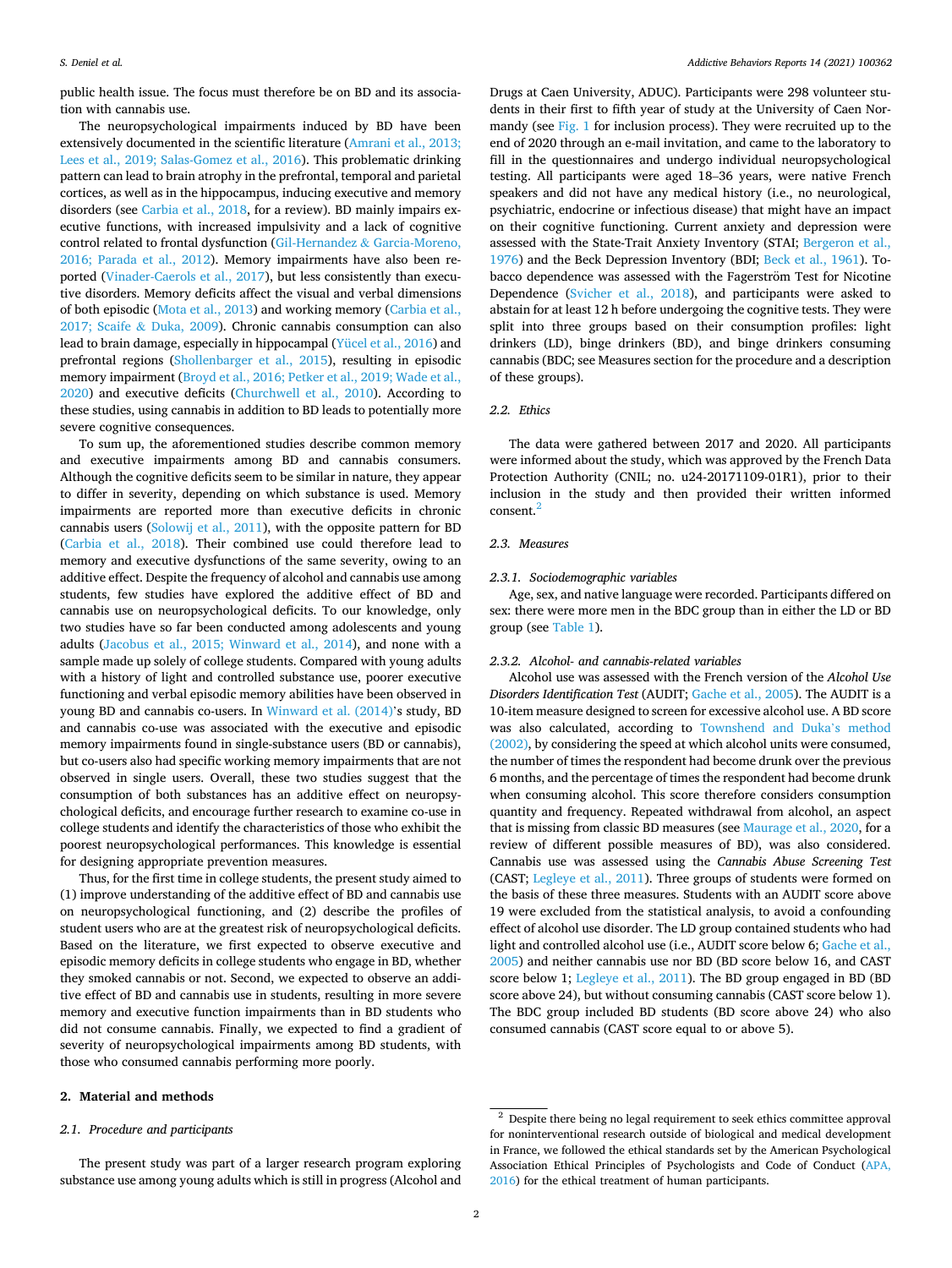<span id="page-2-0"></span>

**Fig. 1.** Flowchart of recruitment process. *Note.* AUDIT: Alcohol Use Disorders Identification Test; BD: binge drinking; CAST: Cannabis Abuse Screening Test.

# *2.3.3. Neuropsychological screening* – *BEARNI*

Neuropsychological impairments were assessed with the Brief Evaluation of Alcohol-Related Neuropsychological Impairments (BEARNI; [Ritz et al., 2015](#page-7-0)). This test was specifically designed to screen for cognitive and motor deficits in patients with alcohol use disorders (i.e., deficits in episodic memory, working memory, executive functions, visuospatial abilities and ataxia). It contains five subtests: verbal episodic memory (maximum score: 6 points), alphabetical span, assessing verbal working memory (maximum score: 5 points), alternating verbal fluency, assessing flexibility abilities (maximum score: 6 points), five complex figures, assessing visuospatial abilities (maximum score: 5 points), and ataxia, assessing balance (maximum score: 8 points). The BEARNI yields six scores: five subscores and a total score (maximum score: 30 points). The BEARNI is a screening tool that facilitates referral for a more detailed neuropsychological assessment. As low drinking does not lead to neuropsychological deficits, participants in the LD group with moderate impairments (cut-off score  $\leq$  17; [Ritz et al., 2015](#page-7-0)) were excluded from the statistical analysis.

# *2.4. Data analysis*

First, participants' raw BEARNI scores were transformed into *z*  scores. A *z* score was computed for each BEARNI subtest, based on the mean and standard deviation of the LD group (i.e., mean scale scores of zero and standard deviations of one).

Second, we calculated a linear mixed model, with BEARNI subtest *z*  score as a within-participants variable, group as between-participants variable, and participant as a random component. Sex (coded female  $= -0.5$ , male  $= 0.5$ ), age, Fagerström score, and BD score were included as covariates, to control for their effects. Including these covariates

allowed for a more precise assessment of the effects of our variable of interest on the BEARNI test, by providing estimated means of BEARNI subtests across the three groups, with the covariate effects in the model kept constant. To compare neuropsychological profiles between groups, we used the contrast method recommended by [Cohen et al. \(2013\)](#page-7-0). More specifically, we use two Helmert contrasts to test our hypotheses. The first contrast (C1) compared the LD group with the set of binge drinkers (i.e., BD and BDC groups), thereby allowing us to test the overall effect of substance use on neuropsychological impairments (LD *>* BD and BDC). The second contrast (C2) compared the BD group with the BDC group, allowing us to assess the additive effect of BD and cannabis use on neuropsychological impairments (BD *>* BDC). Regarding the hypotheses set out in the Introduction, we expected the LD group to perform better than both BD and BDC, with no difference between BD and BDC on executive functioning (i.e., statistical significance for C1, but not for C2). As for memory, we expected LD to perform better than both BD and BDC, and BD to perform better than BDC (i.e., statistical significance for both C1 and C2).

Finally, we further explored the heterogeneity of the users' profiles by carrying out two analyses on the BD set (BD and BDC). First, to examine the hypothesis of the additive effect in greater depth, we explored the distribution of the two groups' executive and memory scores. Second, we performed a k-means clustering analysis including the BEARNI subscores. This revealed greater impairment in BDC than in BD. The algorithm was constrained to separate the users into two groups, and we assumed that one contained the less impaired profiles, and the other contained the more impaired profiles. This analysis allowed us to identify BD and BDC participants who were more or less cognitively impacted (chi2 analysis), and to pinpoint their specific characteristics (Student *t* tests) regarding alcohol (i.e., alcohol onset,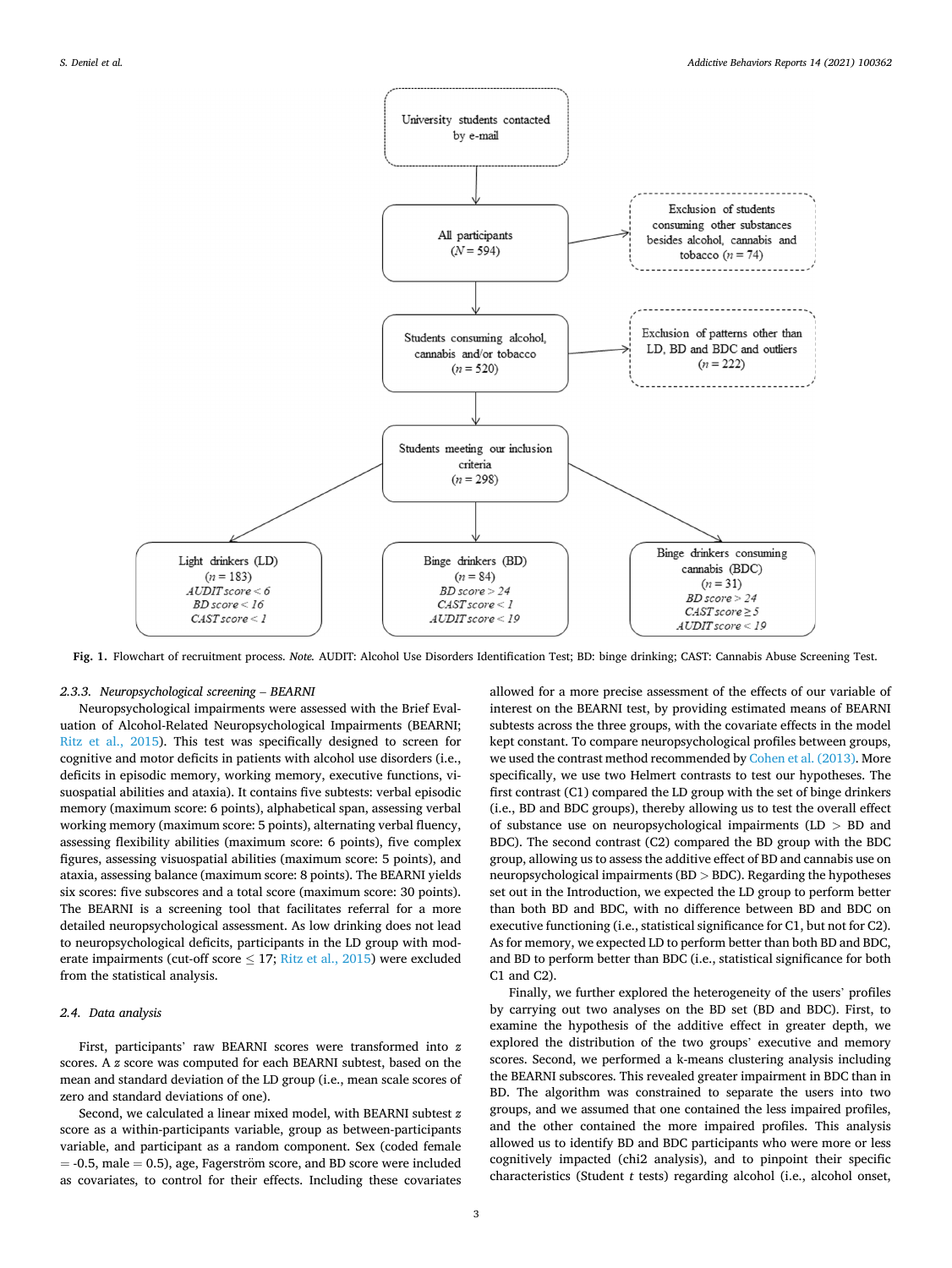#### <span id="page-3-0"></span>**Table 1**

Demographic, consumption, and psychological variables of the three groups of participants.

| Group                 | LD<br>$(n = 183)$ | <b>BD</b><br>$(n = 84)$ | <b>BDC</b><br>$(n = 31)$ | p value              | Comparisons<br>(post hoc tests)     |
|-----------------------|-------------------|-------------------------|--------------------------|----------------------|-------------------------------------|
| <b>Variables</b>      |                   |                         |                          |                      |                                     |
| Sex ratio (men/women) | 45/138            | 22/62                   | 20/11                    | < 0.001 <sup>1</sup> |                                     |
| Age (in years)        | $21.57 \pm 3.39$  | $20.51 \pm 1.93$        | $21.19 \pm 2.21$         | 0.180                |                                     |
| Range                 | $18 - 36$         | $18 - 26$               | $18 - 27$                |                      |                                     |
| Alcohol onset (age)   | $15.98 \pm 1.91$  | $15.29 \pm 1.55$        | $14.61 \pm 1.36$         | < 0.001 <sup>2</sup> | $LD = BD$ ; $LD > BDC$ ; $BD = BDC$ |
| Range                 | $5 - 22$          | $11 - 19$               | $12 - 18$                |                      |                                     |
| Cannabis onset (age)  | $18.40 \pm 2.27$  | $16.25 \pm 1.58$        | $15.74 \pm 1.29$         | < 0.001 <sup>2</sup> | $LD = BD$ ; $LD > BDC$ ; $BD = BDC$ |
| Range                 | $15 - 22$         | $14 - 18$               | $14 - 19$                |                      |                                     |
| <b>AUDIT</b> score    | $3.06 \pm 1.20$   | $10.33 \pm 4.26$        | $11.58 \pm 3.37$         | < 0.001 <sup>2</sup> | $LD < BD$ ; $LD < BDC$ ; $BD = BDC$ |
| Range                 | $0 - 5$           | $2 - 19$                | $4 - 18$                 |                      |                                     |
| Binge drinking score  | $7.34 \pm 3.83$   | $36.16 \pm 12.89$       | $48.70 \pm 23.44$        | < 0.001 <sup>2</sup> | LD < BD < BDC                       |
| Range                 | 1.33-15.50        | 24.50-107.33            | 24.50-118                |                      |                                     |
| <b>CAST</b> score     | $0\pm 0$          | $0\pm 0$                | $11.93 \pm 5.19$         | < 0.001 <sup>2</sup> |                                     |
| Range                 |                   |                         | $5 - 20$                 |                      |                                     |
| Fagerström score      | $0.73 \pm 1.48$   | $0.57 \pm 1.14$         | $11.93 \pm 5.19$         | < 0.001 <sup>2</sup> | $LD = BD$ ; $LD < BDC$ ; $BD < BDC$ |
| Range                 | $0 - 8$           | $0 - 5$                 | $5 - 20$                 |                      |                                     |
| <b>BDI</b> score      | $4.46 \pm 4.10$   | $4.68 \pm 4.65$         | $6.19 \pm 5.70$          | 0.009 <sup>2</sup>   | $LD = BD$ ; $LD < BDC$ ; $BD < BDC$ |
| Range                 | $0 - 28$          | $0 - 23$                | $0 - 18$                 |                      |                                     |
| STAI-A score          | $33.72 \pm 11.05$ | $32.47 \pm 11.85$       | $34.35 \pm 14.71$        | $> 0.05^2$           |                                     |
| Range                 | $20 - 75$         | $20 - 73$               | $20 - 77$                |                      |                                     |
| STAI-B score          | $42.32 \pm 10.53$ | $44.09 \pm 10.27$       | $44.71 \pm 13.17$        | $0.015^2$            | $LD = BD$ ; $LD < BDC$ ; $BD = BDC$ |
| Range                 | $20 - 67$         | $24 - 75$               | $23 - 79$                |                      |                                     |

*Note.* Data are shown as mean ± standard deviation.

LD: light drinkers; BD: binge drinkers; BDC: binge drinkers using cannabis; BEARNI: Brief Evaluation of Alcohol-Related Neuropsychological Impairments; AUDIT: Alcohol Use Disorders Identification Test; CAST: Cannabis Abuse Screening Test; BDI: Beck Depression Inventory; STAI-A: State–Trait Anxiety Inventory, state score;

STAI-B: State–Trait Anxiety Inventory, trait score.<br> $1$  chi<sup>2</sup>; proportion of men was higher in BDC group than in LD and BD groups

<sup>2</sup> ANCOVA with sex and age as covariates. Holm test was used as post hoc.

frequency of consumption per week, and drinks consumed per week), tobacco (i.e., tobacco onset, duration of dependence, and Fagerström score), and cannabis (i.e., cannabis onset, frequency of consumption per week, grams of cannabis consumed, and money spent per week) consumption patterns, as well as anxiety (i.e., STAI A and B scores) and depression (i.e., BDI score). The purpose of these analyses was thus to identify at-risk consumer profiles.

#### **3. Results**

# *3.1. Linear mixed model analysis of BEARNI z scores in the three groups of students*

The results of the linear mixed model on adjusted BEARNI *z* scores (with sex, age, and BD and Fagerström scores as covariates) are set out in Table 2.

The linear mixed model revealed significant main effects of the first and second contrasts  $(p < .001)$ . Results indicated that the BD set (BD and BDC) had poorer overall neuropsychological performances on the BEARNI test than the LD group, with poorer overall performances for the BDC group than for the BD group. Regarding the covariates, there were no significant effects of sex ( $p = .48$ ), age ( $p = .91$ ), or Fagerstrom score  $(p = .66)$ , but a significant effect of the BD score ( $B = 0.007$ , 95% CI [ $0.002$ ,  $0.013$ ],  $p = .012$ ). We analyzed the effects of the two contrasts on each of the five BEARNI subscores. The first contrast was significant for all five subscores, indicating that the BD set (BD and BDC) had poorer neuropsychological performances than the LD group. The second contrast was significant for the episodic memory subscore (*p <* .001), as well as for the working memory ( $p = .041$ ) and flexibility ( $p < .001$ ) subscores, indicating that the BDC group performed more poorly than the BD group. No significant differences were found between the BD and BDC groups on the visuospatial ( $p = .18$ ) and ataxia ( $p = .13$ ) subscores. These results are reported in [Fig. 2.](#page-4-0)

| Table 2 |  |  |
|---------|--|--|
|         |  |  |

| Adjusted z scores of BEARNI subtest performances across the three groups. |  |  |
|---------------------------------------------------------------------------|--|--|
|---------------------------------------------------------------------------|--|--|

| <b>BEARNI</b><br>scores                                                                                                              | LD<br>group<br>$(n =$<br>183)                                                                                         | <b>BD</b><br>group<br>$(n = 84)$                                                                                         | BDC.<br>group<br>$(n = 31)$                                                                                                     | Contrast 1<br>(LD > BD,<br>BDC)<br>statistics                                                                                       | Contrast 2<br>(BD)<br>BDC)<br>statistics                                                                                            |
|--------------------------------------------------------------------------------------------------------------------------------------|-----------------------------------------------------------------------------------------------------------------------|--------------------------------------------------------------------------------------------------------------------------|---------------------------------------------------------------------------------------------------------------------------------|-------------------------------------------------------------------------------------------------------------------------------------|-------------------------------------------------------------------------------------------------------------------------------------|
| Total score<br>Confidence<br>interval                                                                                                | $0.08 +$<br>0.05<br>$[-0.03,$<br>0.191                                                                                | $-0.19 +$<br>0.08<br>$[-0.35,$<br>$-0.04$ ]                                                                              | $-0.75 \pm$<br>0.14<br>$[-1.02,$<br>$-0.48$ ]                                                                                   | $B = 0.56, p$<br>$<.001*$<br>[0.30, 0.81]                                                                                           | $B = 0.55, p$<br>$<.001*$<br>[0.32,<br>0.831                                                                                        |
| Episodic<br>memory<br>Confidence<br>interval<br>Working<br>memory<br>Confidence<br>interval<br>Flexibility<br>Confidence<br>interval | $0.07 +$<br>0.08<br>$[-0.10,$<br>0.241<br>$0.08 \pm$<br>0.08<br>$[-0.08,$<br>0.251<br>$0.09 \pm$<br>0.09<br>$[-0.08,$ | $-0.11 \pm$<br>0.12<br>$[-0.36,$<br>0.131<br>$-0.15 +$<br>0.12<br>$[-0.40,$<br>0.101<br>$-0.33 \pm$<br>0.12<br>$[-0.28,$ | $-0.93 \pm$<br>0.21<br>$[-1.35,$<br>$-0.51$ ]<br>$-0.62 \pm$<br>0.21<br>$[-1.04,$<br>$-0.211$<br>$-0.85 +$<br>0.21<br>$[-1.27,$ | $B = 0.59, p$<br>$<.001*$<br>[0.25, 0.93]<br>$B = 0.47, p$<br>$=.006*$<br>[0.13, 0.81]<br>$B = 0.53, p$<br>$=.002*$<br>[0.19, 0.87] | $B = 0.82, p$<br>$<.001*$<br>[0.37,<br>1.271<br>$B = 0.47, p$<br>$=.041*$<br>[0.02,<br>0.921<br>$B = 0.82, p$<br>$<.001*$<br>[0.37, |
| Visuospatial<br>abilities<br>Confidence<br>interval<br>Ataxia<br>Confidence<br>interval                                              | 0.261<br>$0.09 \pm$<br>0.08<br>$[-0.08,$<br>$0.26$ ]<br>$0.09 \pm$<br>0.08<br>$[-0.08,$<br>0.261                      | 0.211<br>$-0.19 \pm$<br>0.12<br>$[-0.44,$<br>0.051<br>$-0.49 \pm$<br>0.12<br>$[-0.74,$<br>$-0.24$ ]                      | $-0.441$<br>$-0.50 \pm$<br>0.21<br>$[-0.92,$<br>$-0.08$ ]<br>$-0.84 \pm$<br>0.21<br>$[-1.26,$<br>$-0.43$ ]                      | $B = 0.44, p$<br>$=.012*$<br>[0.09, 0.78]<br>$B = 0.76, p$<br>$<.001*$<br>[0.42, 1.10]                                              | 1.271<br>$B = 0.31, p$<br>$=.18$<br>$[-0.14,$<br>0.761<br>$B = 0.35, p$<br>$=.126$<br>$[-0.10,$<br>0.801                            |

*Note.* Data are shown as mean  $\pm$  standard deviation.

The confidence interval was set at 95%.

\* indicates statistical significance.

LD: light drinkers; BD: binge drinkers; BDC: binge drinkers using cannabis; BEARNI: Brief Evaluation of Alcohol-Related Neuropsychological Impairments.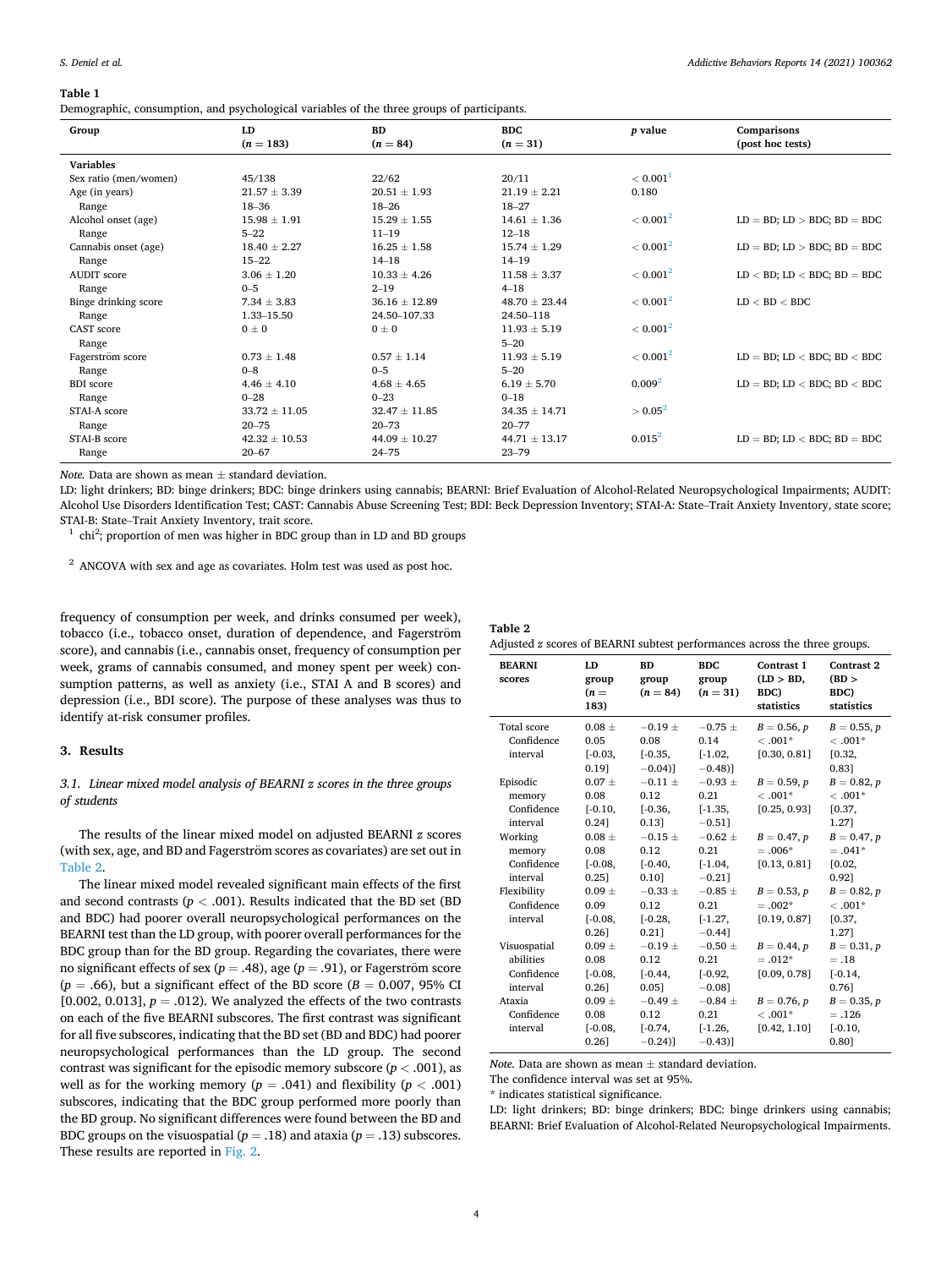<span id="page-4-0"></span>

**Fig. 2.** BEARNI subscores of BD and BDC groups. *Note.* Results of significant Group × Subtest interaction in linear mixed model. Data are shown as mean *z* scores. \*Significant Contrast 1 (difference between LD group and BD and BDC groups; *p*s *<* 0.012). † Significant Contrast 2 (difference between BD and BDC; *p*s *<* 0.041). BEARNI: Brief Evaluation of Alcohol-Related Neuropsychological Impairments; LD: light drinkers; BD: binge drinkers; BDC: binge drinkers consuming cannabis.



**Fig. 3.** Distribution of individual performances on BEARNI flexibility, working memory and episodic memory subtests of binge drinkers (BD) and binge drinkers consuming cannabis (BDC). *Note.* BD performances are shown in light gray and BDC performances in black.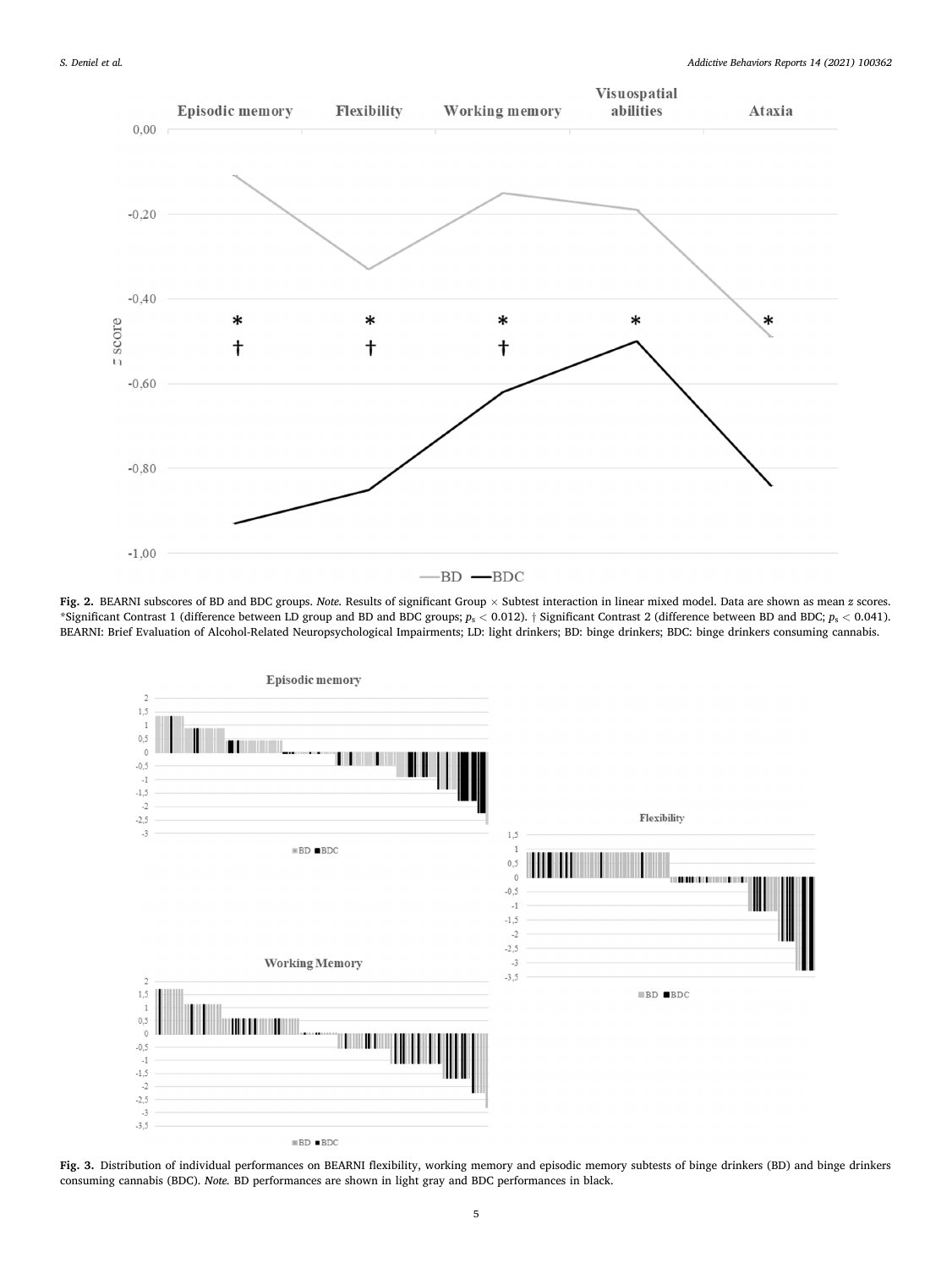# *3.2. Analyses of individual BD and BC students' episodic and working memory and flexibility scores*

We ran individual analyses to examine whether scores indicated a gradient of severity. We predicted that the BDC group would have more severe cognitive impairments than the BD group. Performances of BD and BDC participants on the BEARNI flexibility and episodic and working memory subtests were heterogeneous (see [Fig. 3](#page-4-0)). Results showed a gradient of severity, specifically for the episodic memory subtest. Most BD participants had better scores than BDC, who performed more poorly, but the expected gradient was not found for working memory and flexibility subtests. The separation was not linear: BD and BDC overlapped on both the lowest and highest scores. A few BD participants performed more poorly than other BD, and some of the BDC had preserved performances when others had more severe impairments. This outcome encouraged us to go further to understand the factors that could explain the heterogeneity of cognitive performances found here.

# *3.3. Cluster analysis on the neuropsychological deficits screened with the BEARNI test among BD and BDC students*

We performed a k-means clustering analysis on the BEARNI flexibility, episodic memory and working memory subscores, as these were lower in BDC than in BD (Table 3). Cluster 1 encompassed 23.48% of the sample, while Cluster 2 represented 76.52%, with a larger proportion of BD students in Cluster 2 ( $n_{BD} = 72$ ;  $n_{BDC} = 16$ ) than in Cluster 1 ( $n_{BD} =$ 

#### **Table 3**

K-means clustering analysis of BEARNI flexibility, episodic memory, and working memory subscores in BD set (BD and BDC).

| <b>Variables</b>                                   | Cluster 1<br>$(n = 27)$                   | Cluster <sub>2</sub><br>$(n = 88)$ | <b>Statistics</b>                                       |
|----------------------------------------------------|-------------------------------------------|------------------------------------|---------------------------------------------------------|
| <b>BEARNI</b> episodic memory<br>score<br>Range    | $-1 \pm 0.95$<br>$-2.66 - 1.32$           | $0.09 \pm 0.77$<br>$-1.78 - 1.32$  | $t_{(113)} = -6.11$<br>$p < .001^*$ , $d =$<br>$-1.34$  |
| <b>BEARNI</b> working memory<br>score<br>Range     | $-0.86 \pm 0.75$<br>$-2.23 - 0.57$        | $0.11 \pm 1.11$<br>$-2.79 - 1.70$  | $t_{(113)} = -4.27$<br>$p < .001^*$ , $d =$<br>$-0.94$  |
| <b>BEARNI</b> flexibility score<br>Range           | $-1.79 \pm 1.19$<br>$-3.25$ to<br>$-0.15$ | $0.43 \pm 0.68$<br>$-2.22 - 0.88$  | $t_{(113)} = -12.29$<br>$p < .001^*$ , $d =$<br>$-2.70$ |
| Duration of tobacco use (in<br>years)<br>Range     | $6.07 \pm 2.80$<br>$0 - 11$               | $5.25 \pm 2.07$<br>$1 - 9$         | $t_{(70)} = 1.36$<br>$p = .17, d = 0.36$                |
| Fagerström score<br>Range                          | $2.32 \pm 2.19$<br>$0 - 6$                | $1 \pm 1.66$<br>$0 - 7$            | $t_{(88)} = 2.99$<br>$p=.004^*, d=$<br>0.73             |
| Alcohol onset<br>Range                             | $15.22 \pm 1.55$<br>$12 - 18$             | $15.08 \pm 1.53$<br>$11 - 19$      | $t_{(113)} = 0.42$<br>$p = .67, d = 0.09$               |
| Number of alcoholic drinks<br>per week<br>Range    | $7.04 \pm 8.68$<br>$0 - 30$               | $7.26 \pm 7.04$<br>$0 - 40$        | $t_{(113)} = -0.14$<br>$p=.89, d=$<br>$-0.03$           |
| Number of days of alcohol<br>use per week<br>Range | $2.38 \pm 1.79$<br>$0 - 7$                | $2.14 \pm 1.16$<br>$0 - 7$         | $t_{(110)} = 0.80$<br>$p = .42, d = 0.18$               |
| STAI-A score<br>Range                              | $36.29 \pm 14.17$<br>$21 - 70$            | $31.95 \pm$<br>12.05<br>$20 - 77$  | $t_{(112)} = 1.57$<br>$p = .12, d = 0.34$               |
| STAI-B score<br>Range                              | $48.33 \pm 9.96$<br>$27 - 70$             | 43.01 $\pm$<br>11.14<br>$23 - 79$  | $t_{(113)} = 2.22$<br>$p=.028^*, d =$<br>0.49           |
| <b>BDI</b> score<br>Range                          | $5.81 \pm 5.54$<br>$0 - 23$               | $4.86 \pm 4.80$<br>$0 - 22$        | $t_{(113)} = 0.87$<br>$p = .39, d = 0.19$               |

*Note.* Data are shown as mean ± standard deviation.

Cluster 1 contained the poorest BEARNI performances and Cluster 2 the best. The confidence interval was set at 95%.

\* indicates statistical significance

BD: binge drinkers; BDC: binge drinkers using cannabis; BEARNI: Brief Evaluation of Alcohol-Related Neuropsychological Impairments; BDI: Beck Depression Inventory; STAI-A: State–Trait Anxiety Inventory, state score; STAI-B: State–Trait Anxiety Inventory, trait score.

12;  $n_{\text{BDC}} = 15$ ). Cluster 2 contained participants with the highest BEARNI subscores, whereas Cluster 1 contained those with the lowest subscores (see Table 3). Moreover, Cluster 1 was characterized by higher Fagerström and STAI-B scores than Cluster 2 was. Regarding cannabis use, the analysis was only conducted in the BDC group, and results showed a trend toward significance, with participants in Cluster 1 (*M* = 5.93,  $SD = 1.79$ ) consuming more cannabis per week than those in Cluster 2 ( $M = 4.37$ ,  $SD = 2.44$ ),  $t_{(29)} = 2.01$ ,  $p = .054$ ,  $d = 0.72$ . A supplementary table describing the BD and BDC subgroups in each cluster is available.

# **4. Discussion**

This was the first study to seek to (1) improve understanding of the additive effect of college students' BD and cannabis use on their neuropsychological functioning, and (2) describe the profiles of student users who are most at risk of neuropsychological deficits. Results showed that college students who engaged in binge drinking behavior with (BDC) or without (BD) cannabis use performed consistently more poorly than LD on all the cognitive domains we assessed (episodic memory, working memory, flexibility, visuospatial abilities, and ataxia). An additive effect of BD and cannabis use was specifically observed on flexibility, episodic memory and working memory, when BD and BDC groups were contrasted. Individual analyses revealed heterogeneous gradients of cognitive impairment severity between BD and BDC. Finally, cluster analyses highlighted more severe neuropsychological deficits in users who frequently consumed tobacco and who had a high level of anxiety.

The present study revealed negative effects of combined alcohol and cannabis use on episodic memory, executive functions, visuospatial skills, ataxia, and working memory in college students. With the exception of ataxia, this observation was in accordance with previous studies conducted among adolescents and young adults identified as BD ([Mota et al., 2013; Sneider et al., 2013\)](#page-7-0) or cannabis users ([Fried et al.,](#page-7-0)  [2005\)](#page-7-0). Ataxia is not usually described in BD, but is regularly reported in alcohol use disorder [\(Fitzpatrick et al., 2012\)](#page-7-0) and cannabis use ([Moreno-](#page-7-0)[Rius, 2019\)](#page-7-0). We hypothesized that BD combined with cannabis use results in more severe memory and flexibility impairments, and results confirmed that BDC students did indeed have greater episodic memory, flexibility and working memory deficits than BD students. As shown in [Winward et al. \(2014\)](#page-8-0)'s study, combine use seemed to have a negative effect on working memory. However, contrary to their observations, we also found impaired working memory in BD without cannabis use. Flexibility and working memory abilities rely on the prefrontal cortex and cerebellum, which are rich in cannabinoid receptors, thus making them very sensitive to the neurotoxic effects of cannabis [\(Quickfall](#page-7-0)  $\&$ [Crockford, 2006](#page-7-0)). Although other studies conducted in BD have not always clearly reported executive impairments encompassing flexibility and working memory abilities (Gil-Hernandez & [Garcia-Moreno, 2016;](#page-7-0)  [Vinader-Caerols et al., 2017](#page-7-0)), cannabis use seems to heighten the negative effect of BD on executive functions. Moreover, the deleterious additive effect on episodic memory in the BDC group is consistent with the literature on chronic cannabis users ([Solowij et al., 2011](#page-7-0)), as well as with our hypothesis. This specific additive effect could be due to the peculiar neurotoxic effects of cannabis on the hippocampus [\(Lorenzetti](#page-7-0)  [et al., 2016; Yücel et al., 2016\)](#page-7-0). The hippocampus is a node of the brain network responsible for episodic memory abilities (Papez circuit; [Mar](#page-7-0)[kowitsch, 1997\)](#page-7-0), and is rich in cannabinoid receptors [\(Lorenzetti et al.,](#page-7-0)  [2016\)](#page-7-0). An additive effect on episodic memory could interfere with scores on flexibility and working memory subtests, as these are not purely executive tasks, but also rely on memory abilities. Further examination is needed, using executive tasks that do not involve memory, in order to disentangle the impact of these results.

This study also deepened our understanding of the specific BDC neuropsychological profile in college students. Individual score analyses showed a gradient of severity, with a larger proportion of BDC students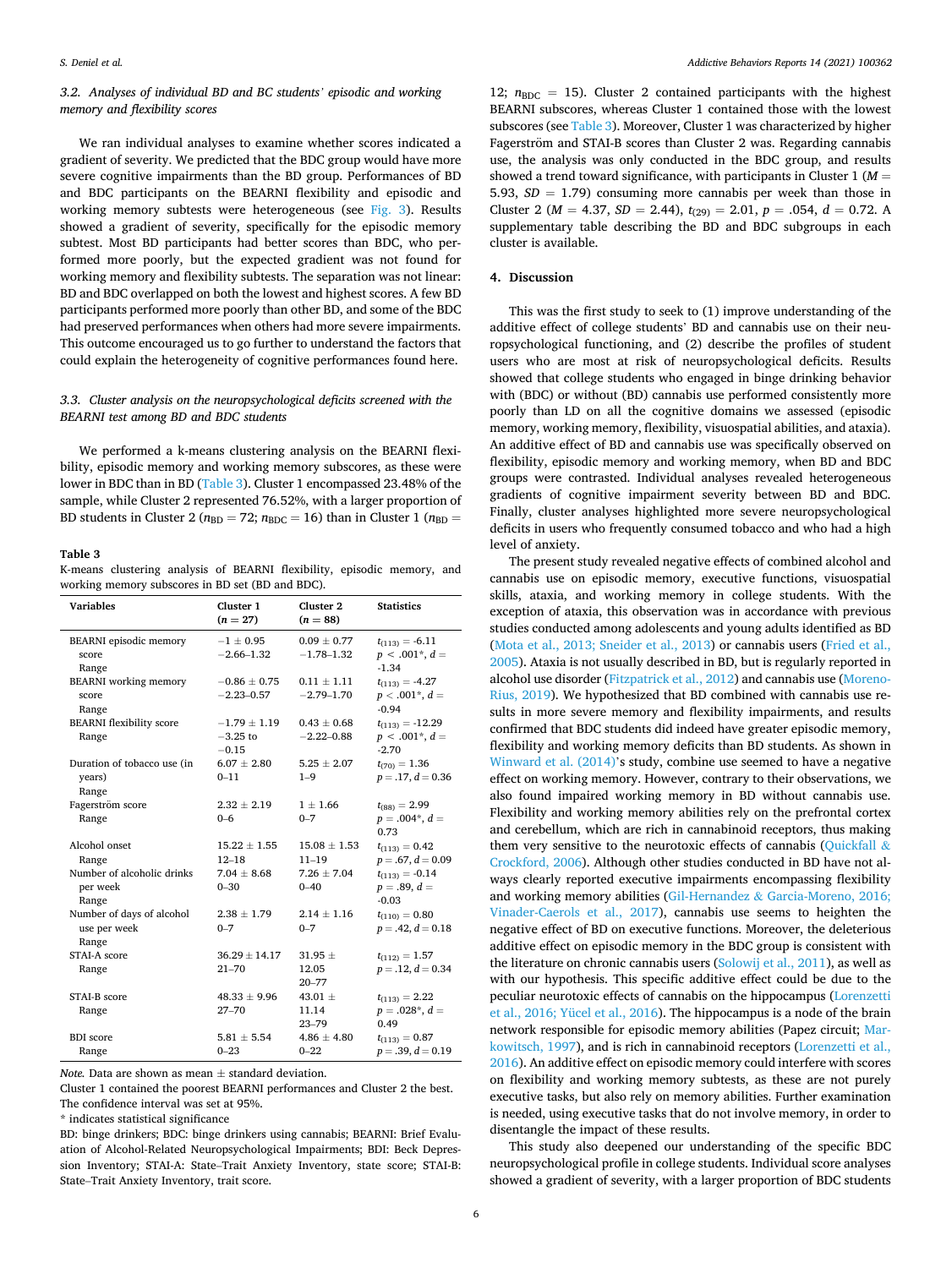having poorer episodic memory performances than BD, despite greater heterogeneity than expected. Even among young students, this pattern indicates that adding cannabis consumption to BD mostly affects memory abilities. Together, these two products have an even more harmful effect on the developing brain than BD without cannabis ([Terry-](#page-7-0)McElrath & [Patrick, 2018\)](#page-7-0). We expected this gradient of severity to be particularly marked for the working memory subtest, on which BDC performed more poorly overall than single-substance users, as reported by [Winward et al. \(2014\).](#page-8-0) Surprisingly, the gradient was more mixed and nonlinear for working memory and flexibility, but these subscores still indicated an additive effect of BD and cannabis use. These results point to a significant additive effect of cannabis when consumed with BD, although this does not necessarily lead to new additional impairments. Nevertheless, the present study highlighted heterogeneity, with some BD students having unexpectedly poor performances, and some BDC students having preserved performances. This prompted us to focus on variables that might help us identify the clinical profile of BD college students who are most at risk of developing neuropsychological impairment. Whether they used cannabis or not, results showed that students who had the lowest executive and memory scores were more addicted to tobacco and had higher trait anxiety. An association with tobacco use has been shown to be prevalent in both BD and cannabis users [\(Goodwin et al., 2018; Gubner et al., 2016](#page-7-0)). In another context, chronic tobacco smoking was found to be related to neuropsychological impairment, notably for memory and flexibility [\(Conti et al., 2019\)](#page-7-0). Like tobacco, anxiety can represent a risk factor for neuropsychological impairments, above all by affecting executive functioning [\(Shields et al.,](#page-7-0)  [2016\)](#page-7-0). In the present study, college students who exhibited cognitive impairments tended to be more anxious. Students used alcohol to cope, especially those with higher levels of anxiety ([Lechner et al., 2020](#page-7-0)). The relationship between BD, cannabis use, and anxiety remains unclear, especially in college students [\(Nourse et al., 2017; Shalit](#page-7-0) & Lev-Ran, [2020\)](#page-7-0). Tobacco and a high anxiety level, added to BD and/or cannabis use, may worsen the cognitive impairments highlighted in our study, as they seem to impair the same cognitive areas. Although the nature of our study did not allow us to establish any causal relationship between these variables, our results do suggest that they should be taken into account in prevention. The circularity of the possible risk factors for developing cognitive impairments between substance use, anxiety, and substance use to cope with anxiety is alarming, especially so regarding the current health context. With the SARS-CoV-2 pandemic, students have had to contend with high levels of anxiety (Essadek & [Rabeyron, 2020](#page-7-0)). Regardless of context, these findings highlight the importance of prevention, so that students can be identified and psychologically supported at an early stage-even before they indulge in BD or substance use, or develop anxiety. Complementary analyses suggested that students with neuropsychological impairments spent more money on cannabis than those with preserved performance (data not shown). Even if this result has yet to be properly analyzed, it highlights the problem of how to measure cannabis intake. Unlike alcohol, with its standard drink units, cannabis lacks a precise measure that would reflect the actual amount consumed, and this issue needs to be further explored.

One limitation of this study is that some patterns of students' consumption were not represented in our sample, and consumption was self-reported. We chose to divide participants into three groups, based on available data, in order to examine the impact of co-occurring BD and cannabis use on neuropsychological profiles. However, the study sample did not encompass students who consumed cannabis without BD, as this profile is scarce in college students, and was particularly lacking in our sample. Future studies will therefore have to be conducted among cannabis users without BD to further focus on the aggravating effects of combined BD and cannabis use. Moreover, the three groups in our sample differed in size, which may have influenced statistical power and Type I errors. Furthermore, the neuropsychological assessment we used in this study was a screening test (BEARNI; [Ritz et al., 2015\)](#page-7-0) with multicomponent tasks that rely on executive and memory abilities. This

tool was designed to screen alcohol-related neuropsychological impairments and was not initially intended to assess cannabis consumption. However, the fact that alcohol and cannabis share the same cognitive impairment spectrum encouraged researchers to extend its use. The present study nonetheless represents a first step in understanding the neuropsychological consequences of BD and cannabis couse. Further research is required to perform more detailed and extended neuropsychological assessments to overcome the abovementioned limitations. This could be the opportunity to adapt the BEARNI's cut-offs and psychometrics to educated young people.

# **5. Conclusions**

The assessment of neuropsychological impairment among college students engaging in BD associated with cannabis use demonstrated that these two practices have an additive effect, especially for memory and executive impairments. They seem to have specific harmful effects on students' cognition and consumption patterns. As BD and cannabis couse can lead to cognitive impairments, it may partly explain the reduced academic success reported in the literature (Páramo et al., [2020\)](#page-7-0). Clinical practice could greatly benefit from this information, as it emphasizes the need to better characterize the different consumption and psychological profiles, especially in young students. As we know that neuropsychological impairments can hinder the motivation to quit or reduce consumption ([Le Berre et al., 2012](#page-7-0)) and may also diminish the efficiency of prevention protocols, asking BD if they also use cannabis could be highly beneficial in clinical practice, for both prevention and research. Furthermore, it could allow prevention and care strategies to be adapted to each person's neuropsychological profile. This study suggests that future prevention programs should take memory and executive impairments into account, as well as consumption profiles and anxiety levels, in order to improve the impact and efficiency of these programs in college students.

#### **CRediT authorship contribution statement**

**Simon Deniel:** Formal analysis, Investigation, Data curation, Writing - original draft, Visualization. **Maxime Mauduy:** Formal analysis, Data curation, Writing - review & editing, Visualization. **Caroline**  Cheam-Bernière: Investigation, Resources, Data curation, Writing review & editing, Visualization. **Nicolas Mauny:** Investigation, Resources, Data curation, Writing - review & editing, Visualization. **Charlotte Montcharmont:** Investigation, Resources, Data curation, Visualization. Nicolas Cabé: Conceptualization, Methodology, Resources, Writing - review & editing. Anaëlle Bazire: Methodology, Investigation, Resources. **Jessica Mange:** Conceptualization, Methodology, Formal analysis, Resources, Writing - review & editing, Visualization, Supervision. **Anne-Pascale Le Berre:** Methodology, Writing review & editing. **Denis Jacquet:** Resources, Writing - review & editing. **Virginie Bagneux:** Conceptualization, Methodology, Writing - review & editing. **Pascale Leconte:** Investigation, Writing - review & editing. **Ludivine Ritz:** Conceptualization, Methodology, Formal analysis, Resources, Data curation, Writing - review & editing, Visualization, Supervision, Project administration, Funding acquisition. Hélène **Beaunieux:** Conceptualization, Methodology, Formal analysis, Investigation, Resources, Data curation, Writing - review & editing, Visualization, Supervision, Project administration, Funding acquisition.

# *Acknowledgments*

This work was supported by the Public Health Research Institute (IReSP) and Normandy Regional Council.

# *Declaration of interest*

The authors declare no conflict of interest.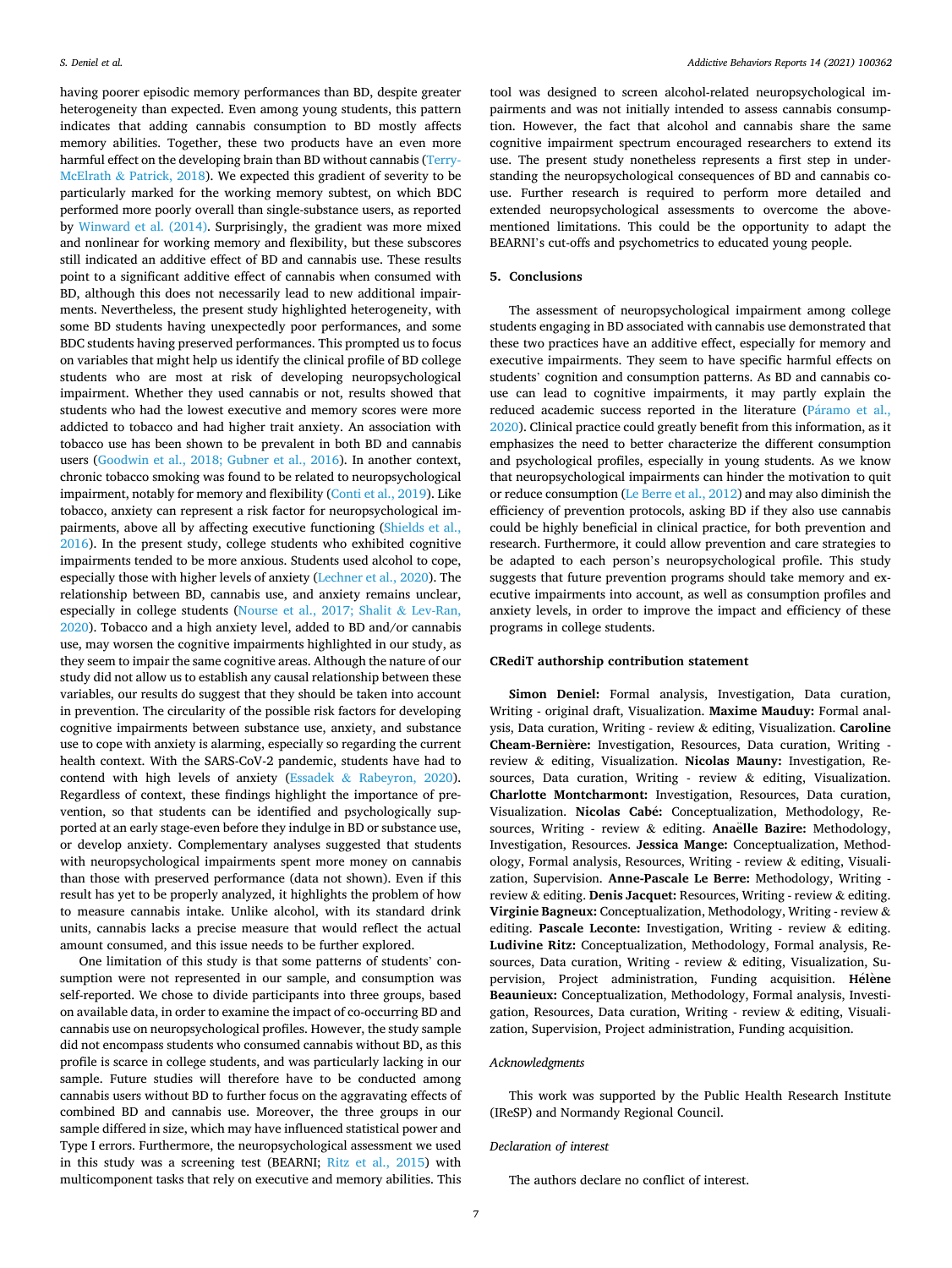#### <span id="page-7-0"></span>**Appendix A. Supplementary material**

Supplementary data to this article can be found online at [https://doi.](https://doi.org/10.1016/j.abrep.2021.100362)  [org/10.1016/j.abrep.2021.100362](https://doi.org/10.1016/j.abrep.2021.100362).

### **References**

- American Psychological Association (2016). Revision of Ethical Standard 3.04 of the" Ethical Principles of Psychologists and Code of Conduct"(2002, as amended 2010). The American Psychologist, 71(9), 900.
- [Amrani, L., De Backer, L., & Dom, G. \(2013\). Adolescent binge drinking: Neurocognitive](http://refhub.elsevier.com/S2352-8532(21)00025-0/h0010)  [consequences and gender differences.](http://refhub.elsevier.com/S2352-8532(21)00025-0/h0010) *Tijdschrift voor Psychiatrie, 55*(9), 677–689.
- [Beck, A. T., Ward, C. H., Mendelson, M., Mock, J., & Erbaugh, J. \(1961\). An inventory for](http://refhub.elsevier.com/S2352-8532(21)00025-0/h0015)  measuring depression. *[Archives of General Psychiatry, 4](http://refhub.elsevier.com/S2352-8532(21)00025-0/h0015)*(6), 561–571.
- Bergeron, J., Landry, M., & Bélanger, D. (1976). *The development and validation of a [French form of the State-Trait Anxiety Inventory](http://refhub.elsevier.com/S2352-8532(21)00025-0/h0020) (p. 4). Cross-Cultural Anxiety*
- Broyd, S. J., Van Hell, H. H., Beale, C., Yücel, M., & Solowij, N. (2016). Acute and chronic effects of cannabinoids on human cognition - A systematic review. *Biological Psychiatry, 79*(7), 557–567. <https://doi.org/10.1016/j.biopsych.2015.12.002>.
- [Buckner, J. D., Ecker, A. H., & Cohen, A. S. \(2010\). Mental health problems and interest](http://refhub.elsevier.com/S2352-8532(21)00025-0/h0030)  [in marijuana treatment among marijuana-using college students.](http://refhub.elsevier.com/S2352-8532(21)00025-0/h0030) *Addictive Behaviors, 35*[\(9\), 826](http://refhub.elsevier.com/S2352-8532(21)00025-0/h0030)–833.
- Carbia, C., Cadaveira, F., Caamaño-Isorna, F., Rodríguez-Holguín, S., Corral, M., & Ryabinin, A. E. (2017). Binge drinking during adolescence and young adulthood is associated with deficits in verbal episodic memory. *PLOS ONE, 12*(2), e0171393. [https://doi.org/10.1371/journal.pone.017139310.1371/journal.pone.0171393.](https://doi.org/10.1371/journal.pone.017139310.1371/journal.pone.0171393.t00110.1371/journal.pone.0171393.t00210.1371/journal.pone.0171393.t00310.1371/journal.pone.0171393.t00410.1371/journal.pone.0171393.t005)  [t00110.1371/journal.pone.0171393.t00210.1371/journal.pone.0171393.](https://doi.org/10.1371/journal.pone.017139310.1371/journal.pone.0171393.t00110.1371/journal.pone.0171393.t00210.1371/journal.pone.0171393.t00310.1371/journal.pone.0171393.t00410.1371/journal.pone.0171393.t005) [t00310.1371/journal.pone.0171393.t00410.1371/journal.pone.0171393.t005](https://doi.org/10.1371/journal.pone.017139310.1371/journal.pone.0171393.t00110.1371/journal.pone.0171393.t00210.1371/journal.pone.0171393.t00310.1371/journal.pone.0171393.t00410.1371/journal.pone.0171393.t005).
- Carbia, C., López-Caneda, E., Corral, M., & Cadaveira, F. (2018). A systematic review of neuropsychological studies involving young binge drinkers. *Neuroscience and Biobehavioral Reviews, 90*, 332–349. [https://doi.org/10.1016/j.](https://doi.org/10.1016/j.neubiorev.2018.04.013) [neubiorev.2018.04.013.](https://doi.org/10.1016/j.neubiorev.2018.04.013)
- Churchwell, J. C., Lopez-Larson, M., & Yurgelun-Todd, D. A. (2010). Altered frontal cortical volume and decision making in adolescent cannabis users. *Frontiers in Psychology, 1*(225), 1–8. [https://doi.org/10.3389/fpsyg.2010.00225.](https://doi.org/10.3389/fpsyg.2010.00225)
- [Cohen, J., Cohen, P., West, S. G., & Aiken, L. S. \(2013\).](http://refhub.elsevier.com/S2352-8532(21)00025-0/h0050) *Applied multiple regression/ [correlation analysis for the behavioral sciences](http://refhub.elsevier.com/S2352-8532(21)00025-0/h0050)*. Routledge.
- [Conti, A. A., McLean, L., Tolomeo, S., Steele, J. D., & Baldacchino, A. \(2019\). Chronic](http://refhub.elsevier.com/S2352-8532(21)00025-0/h0055)  [tobacco smoking and neuropsychological impairments: A systematic review and](http://refhub.elsevier.com/S2352-8532(21)00025-0/h0055)  meta-analysis. *Neuroscience & [Biobehavioral Reviews, 96](http://refhub.elsevier.com/S2352-8532(21)00025-0/h0055)*, 143–154.
- Crego, A., Holguín, S. R., Parada, M., Mota, N., Corral, M., & Cadaveira, F. (2009). Binge drinking affects attentional and visual working memory processing in young university students. *Alcoholism: Clinical and Experimental Research, 33*(11), 1870–1879.<https://doi.org/10.1111/j.1530-0277.2009.01025.x>.
- EMCDDA. (2019). European drug report: Trends and development. *Publications Office of the European Union*. <https://doi.org/10.2810/191370>.
- [Essadek, A., & Rabeyron, T. \(2020\). Mental health of French students during the Covid-](http://refhub.elsevier.com/S2352-8532(21)00025-0/h0070)19 pandemic. *[Journal of Affective Disorders, 277](http://refhub.elsevier.com/S2352-8532(21)00025-0/h0070)*, 392–393.
- [Fitzpatrick, L. E., Jackson, M., & Crowe, S. F. \(2012\). Characterization of cerebellar](http://refhub.elsevier.com/S2352-8532(21)00025-0/h0075)  [ataxia in chronic alcoholics using the International Cooperative Ataxia Rating Scale](http://refhub.elsevier.com/S2352-8532(21)00025-0/h0075)  (ICARS). *[Alcoholism: Clinical and Experimental Research, 36](http://refhub.elsevier.com/S2352-8532(21)00025-0/h0075)*(11), 1942–1951.
- Fried, P. A., Watkinson, B., & Gray, R. (2005). Neurocognitive consequences of marihuana - A comparison with pre-drug performance. *Neurotoxicology and Teratology, 27*(2), 231–239. [https://doi.org/10.1016/j.ntt.2004.11.003.](https://doi.org/10.1016/j.ntt.2004.11.003)
- Gache, P., Michaud, P., Landry, U., Accietto, C., Arfaoui, S., Wenger, O., & Daeppen, J.-B. (2005). The Alcohol Use Disorders Identification Test (AUDIT) as a screening tool for excessive drinking in primary care: Reliability and validity of a French version. *Alcoholism: Clinical and Experimental Research, 29*(11), 2001–2007. [https://doi.org/](https://doi.org/10.1097/01.alc.0000187034.58955.64) [10.1097/01.alc.0000187034.58955.64](https://doi.org/10.1097/01.alc.0000187034.58955.64).
- Gil-Hernandez, S., & Garcia-Moreno, L. M. (2016). Executive performance and dysexecutive symptoms in binge drinking adolescents. *Alcohol, 51*, 79–87. [https://](https://doi.org/10.1016/j.alcohol.2016.01.003)  [doi.org/10.1016/j.alcohol.2016.01.003](https://doi.org/10.1016/j.alcohol.2016.01.003).
- [Goodwin, R. D., Pacek, L. R., Copeland, J., Moeller, S. J., Dierker, L., Weinberger, A.,](http://refhub.elsevier.com/S2352-8532(21)00025-0/h0095) … [Hasin, D. S. \(2018\). Trends in daily cannabis use among cigarette smokers: United](http://refhub.elsevier.com/S2352-8532(21)00025-0/h0095) States, 2002–2014. *[American Journal of Public Health, 108](http://refhub.elsevier.com/S2352-8532(21)00025-0/h0095)*(1), 137–142.
- [Gubner, N. R., Delucchi, K. L., & Ramo, D. E. \(2016\). Associations between binge](http://refhub.elsevier.com/S2352-8532(21)00025-0/h0100) [drinking frequency and tobacco use among young adults.](http://refhub.elsevier.com/S2352-8532(21)00025-0/h0100) *Addictive Behaviors, 60*, 191–[196](http://refhub.elsevier.com/S2352-8532(21)00025-0/h0100).
- Jacobus, J., Squeglia, L. M., Alejandra Infante, M., Castro, N., Brumback, T., Meruelo, A. D., & Tapert, S. F. (2015). Neuropsychological performance in adolescent marijuana users with co-occurring alcohol use: A three-year longitudinal study. *Neuropsychology, 29*(6), 829–843. <https://doi.org/10.1037/neu0000203>.
- Le Berre, A.-P., Vabret, F., Cauvin, C., Pinon, K., Allain, P., Pitel, A.-L., … Beaunieux, H. (2012). Cognitive barriers to readiness to change in alcohol-dependent patients. *Alcoholism: Clinical and Experimental Research, 36*(9), 1542–1549. [https://doi.org/](https://doi.org/10.1111/acer.2012.36.issue-910.1111/j.1530-0277.2012.01760.x)  [10.1111/acer.2012.36.issue-910.1111/j.1530-0277.2012.01760.x.](https://doi.org/10.1111/acer.2012.36.issue-910.1111/j.1530-0277.2012.01760.x)
- Lechner, W. V., Laurene, K. R., Patel, S., Anderson, M., Grega, C., & Kenne, D. R. (2020). Changes in alcohol use as a function of psychological distress and social support following COVID-19 related university closings. *Addictive Behaviors, 110*, 106527. <https://doi.org/10.1016/j.addbeh.2020.106527>.
- [Lees, B., Mewton, L., Stapinski, L. A., Squeglia, L. M., Rae, C. D., & Teesson, M. \(2019\).](http://refhub.elsevier.com/S2352-8532(21)00025-0/h0120)  [Neurobiological and cognitive profile of young binge drinkers: A systematic review](http://refhub.elsevier.com/S2352-8532(21)00025-0/h0120)  and meta-analysis. *[Neuropsychology Review, 29](http://refhub.elsevier.com/S2352-8532(21)00025-0/h0120)*(3), 357–385.
- Legleye, S., Piontek, D., & Kraus, L. (2011). Psychometric properties of the Cannabis Abuse Screening Test (CAST) in a French sample of adolescents. *Drug and Alcohol Dependence, 113*(2–3), 229–235. [https://doi.org/10.1016/j.](https://doi.org/10.1016/j.drugalcdep.2010.08.011)  [drugalcdep.2010.08.011.](https://doi.org/10.1016/j.drugalcdep.2010.08.011)
- Lorenzetti, V., Solowij, N., & Yücel, M. (2016). The role of cannabinoids in neuroanatomic alterations in cannabis users. *Biological Psychiatry, 79*(7), e17–e31. [https://doi.org/10.1016/j.biopsych.2015.11.013.](https://doi.org/10.1016/j.biopsych.2015.11.013)
- Markowitsch, H. J. (1997). Varieties of memory: Systems, structures, mechanisms of disturbance. Retrieved from *Neurology Psychiatry and Brain Research, 5*(1), 37–56 [https://pub.uni-bielefeld.de/record/1626627.](https://pub.uni-bielefeld.de/record/1626627)
- Maurage, P., Lannoy, S., Mange, J., Grynberg, D., Beaunieux, H., Banovic, I., Gierski, F., & Naassila, M. (2020). What we talk about when we talk about binge drinking: Towards an integrated conceptualization and evaluation. *Alcohol and Alcoholism, 55*  (5), 468–479.<https://doi.org/10.1093/alcalc/agaa041>.
- [Moreno-Rius, J. \(2019\). The cerebellum, THC, and cannabis addiction: Findings from](http://refhub.elsevier.com/S2352-8532(21)00025-0/h0145) [animal and human studies.](http://refhub.elsevier.com/S2352-8532(21)00025-0/h0145) *The Cerebellum, 18*(3), 593–604.
- Mota, N., Parada, M., Crego, A., Doallo, S., Caamaño-Isorna, F., Rodríguez Holguín, S., Cadaveira, F., & Corral, M. (2013). Binge drinking trajectory and neuropsychological functioning among university students: A longitudinal study. *Drug & Alcohol Dependence, 133*(1), 108–114. [https://doi.org/10.1016/j.drugalcdep.2013.05.024.](https://doi.org/10.1016/j.drugalcdep.2013.05.024)
- National Institute on Alcohol Abuse and Alcoholism (2004). Binge drinking defined. NIAAA Newsletter, Winter(3), 3–4. https://www.niaaa.nih.gov/sites/default/files/ newsletters/Newsletter\_Number3.pdf.
- [Nourse, R., Adamshick, P., & Stoltzfus, J. \(2017\). College binge drinking and its](http://refhub.elsevier.com/S2352-8532(21)00025-0/h0160) [association with depression and anxiety: A prospective observational study.](http://refhub.elsevier.com/S2352-8532(21)00025-0/h0160) *East [Asian Archives of Psychiatry, 27](http://refhub.elsevier.com/S2352-8532(21)00025-0/h0160)*(1), 18–25.
- Parada, M., Corral, M., Mota, N., Crego, A., Rodríguez Holguín, S., & Cadaveira, F. (2012). Executive functioning and alcohol binge drinking in university students. *Addictive Behaviors, 37*(2), 167–172. [https://doi.org/10.1016/j.](https://doi.org/10.1016/j.addbeh.2011.09.015)  [addbeh.2011.09.015.](https://doi.org/10.1016/j.addbeh.2011.09.015)
- Páramo, M. F., Cadaveira, F., Tinajero, C., & Rodríguez, M. S. (2020). Binge drinking, [cannabis co-consumption and academic achievement in first year university students](http://refhub.elsevier.com/S2352-8532(21)00025-0/h0170)  [in Spain: Academic adjustment as a mediator.](http://refhub.elsevier.com/S2352-8532(21)00025-0/h0170) *International Journal of Environmental [Research and Public Health, 17](http://refhub.elsevier.com/S2352-8532(21)00025-0/h0170)*(2), 542.
- Petker, T., Owens, M. M., Amlung, M. T., Oshri, A., Sweet, L. H., & Mackillop, J. (2019). Cannabis involvement and neuropsychological performance: Findings from the Human Connectome Project. *Journal of Psychiatry and Neuroscience, 44*(6), 414–422. [https://doi.org/10.1503/jpn.180115.](https://doi.org/10.1503/jpn.180115)
- [Quickfall, J., & Crockford, D. \(2006\). Brain neuroimaging in cannabis use: A review.](http://refhub.elsevier.com/S2352-8532(21)00025-0/h0180) *The [Journal of Neuropsychiatry and Clinical Neurosciences, 18](http://refhub.elsevier.com/S2352-8532(21)00025-0/h0180)*(3), 318–332.
- Ritz, L., Lannuzel, C., Boudehent, C., Vabret, F., Bordas, N., Segobin, S., Eustache, F., Pitel, A.-L., & Beaunieux, H. (2015). Validation of a brief screening tool for alcoholrelated neuropsychological impairments. *Alcoholism: Clinical and Experimental Research, 39*(11), 2249–2260. <https://doi.org/10.1111/acer.12888>.
- Salas-Gomez, D., Fernandez-Gorgojo, M., Pozueta, A., Diaz-Ceballos, I., Lamarain, M., Perez, C., Sanchez-Juan, P., & Kavushansky, A. (2016). Binge drinking in young university students is associated with alterations in executive functions related to their starting age. *PLOS ONE, 11*(11), e0166834. [https://doi.org/10.1371/journal.](https://doi.org/10.1371/journal.pone.0166834)  [pone.0166834](https://doi.org/10.1371/journal.pone.0166834)
- Scaife, J. C., & Duka, T. (2009). Behavioural measures of frontal lobe function in a population of young social drinkers with binge drinking pattern. *Pharmacology Biochemistry and Behavior, 93*(3), 354–362. [https://doi.org/10.1016/j.](https://doi.org/10.1016/j.pbb.2009.05.015)  [pbb.2009.05.015.](https://doi.org/10.1016/j.pbb.2009.05.015)
- [Shalit, N., & Lev-Ran, S. \(2020\). Does cannabis use increase anxiety disorders? A](http://refhub.elsevier.com/S2352-8532(21)00025-0/h0200)  literature review. *[Current Opinion in Psychiatry, 33](http://refhub.elsevier.com/S2352-8532(21)00025-0/h0200)*(1), 8–13.
- [Shields, G. S., Moons, W. G., Tewell, C. A., & Yonelinas, A. P. \(2016\). The effect of](http://refhub.elsevier.com/S2352-8532(21)00025-0/h0205)  [negative affect on cognition: Anxiety, not anger, impairs executive function.](http://refhub.elsevier.com/S2352-8532(21)00025-0/h0205) *Emotion, 16*[\(6\), 792](http://refhub.elsevier.com/S2352-8532(21)00025-0/h0205)–797.
- [Shollenbarger, S. G., Price, J., Wieser, J., & Lisdahl, K. \(2015\). Impact of cannabis use on](http://refhub.elsevier.com/S2352-8532(21)00025-0/h0210)  [prefrontal and parietal cortex gyrification and surface area in adolescents and](http://refhub.elsevier.com/S2352-8532(21)00025-0/h0210) emerging adults. *[Developmental Cognitive Neuroscience, 16](http://refhub.elsevier.com/S2352-8532(21)00025-0/h0210)*, 46–53.
- Sneider, J. T., Cohen-Gilbert, J. E., Crowley, D. J., Paul, M. D., & Silveri, M. M. (2013). Differential effects of binge drinking on learning and memory in emerging adults. *Journal of Addiction Research & Therapy, Suppl, 7*. [https://doi.org/10.4172/2155-](https://doi.org/10.4172/2155-6105.S7-006) [6105.S7-006](https://doi.org/10.4172/2155-6105.S7-006).
- Solowij, N., Jones, K. A., Rozman, M. E., Davis, S. M., Ciarrochi, J., Heaven, P. C., … Yücel, M. (2011). Verbal learning and memory in adolescent cannabis users, alcohol users and non-users. *Psychopharmacology, 216*(1), 131–144. [https://doi.org/](https://doi.org/10.1007/s00213-011-2203-x) [10.1007/s00213-011-2203-x.](https://doi.org/10.1007/s00213-011-2203-x)
- Stevens, A. K., Aston, E. R., Gunn, R. L., Sokolovsky, A. W., Treloar Padovano, H., White, H. R., & Jackson, K. M. (2021). Does the combination matter? Examining the influence of alcohol and cannabis product combinations on simultaneous use and consequences in daily life. *Alcoholism: Clinical and Experimental Research., 45*(1), 181–193. [https://doi.org/10.1111/acer.v45.110.1111/acer.14494.](https://doi.org/10.1111/acer.v45.110.1111/acer.14494)
- Svicher, A., Cosci, F., Giannini, M., Pistelli, F., & Fagerström, K. (2018). Item respons theory analysis of Fagerström [test for cigarette dependence.](http://refhub.elsevier.com/S2352-8532(21)00025-0/h0225) *Addictive Behaviors*, 77, 38–[46](http://refhub.elsevier.com/S2352-8532(21)00025-0/h0225).
- Tavolacci, M. P., Boerg, E., Richard, L., Meyrignac, G., Dechelotte, P., & Ladner, J. (2016). Prevalence of binge drinking and associated behaviours among 3286 college students in France. *BMC Public Health*, 16(1), 1-9. https://doi.org/10.1186/s1288 016-2863-
- Terry-McElrath, Y. M., & Patrick, M. E. (2018). Simultaneous alcohol and marijuana use among young adult drinkers: Age-specific changes in prevalence from 1977 to 2016. *Alcoholism: Clinical and Experimental Research, 42*(11), 2224–2233. [https://doi.org/](https://doi.org/10.1111/acer.2018.42.issue-1110.1111/acer.13879) [10.1111/acer.2018.42.issue-1110.1111/acer.13879.](https://doi.org/10.1111/acer.2018.42.issue-1110.1111/acer.13879)